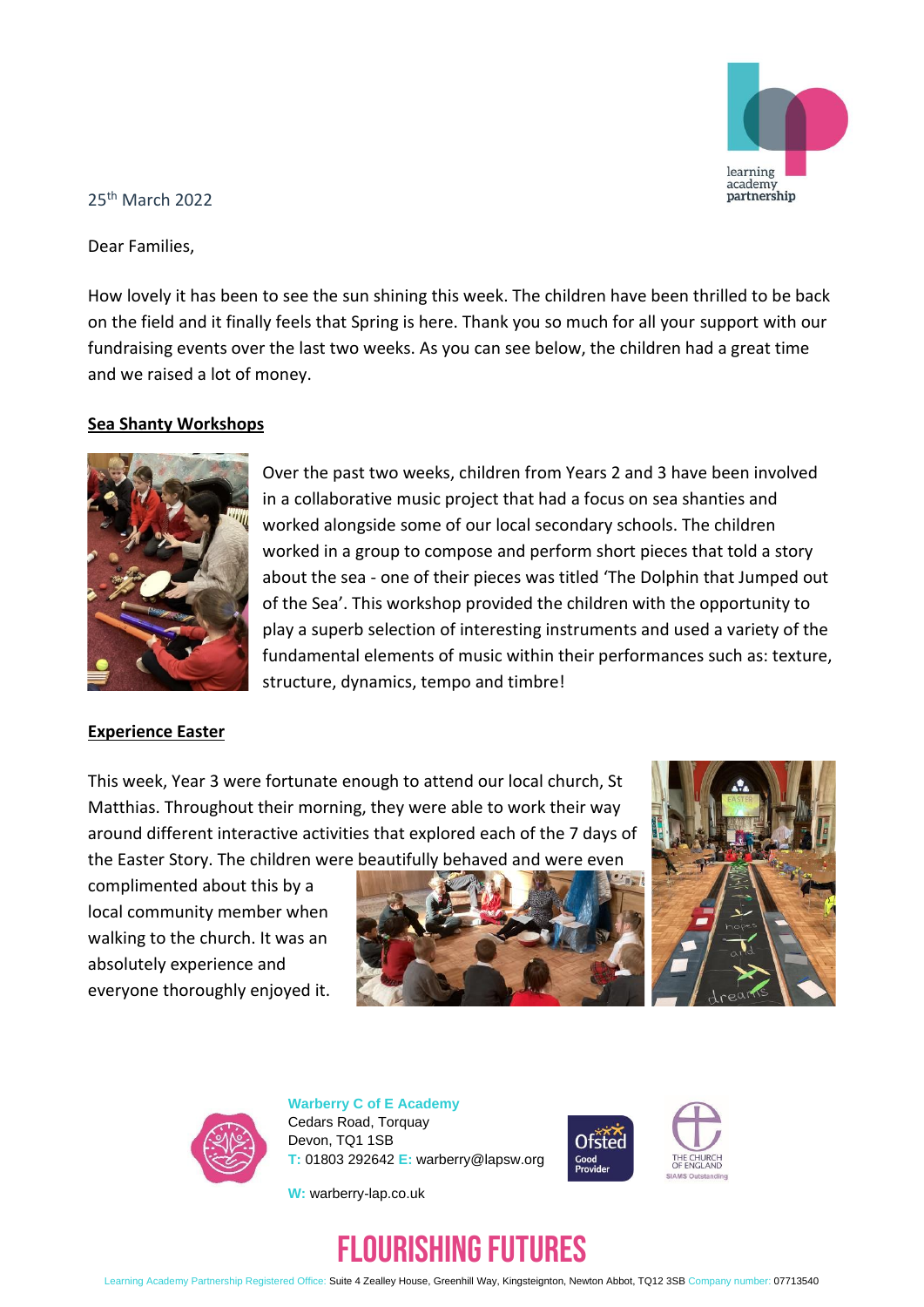

## **Football Tournament**

Last Friday, some of our Year 5/6 children were given the opportunity to represent our school at a football tournament hosted by our partners Torquay United Community Sports Trust. The children played several matches against schools from around the bay and represented our school wonderfully. Both the boys' and girls' teams had some excellent results, scored some fantastic goals and finished a very respectable second place.



### **Red Nose Day**

What a wonderful day we had celebrating Red Nose Day last Friday. The children all thoroughly enjoyed the Trust assembly led by our CEO, Miss Cleverly, and the head teachers from the schools in our Trust; the heads gave us a fabulous dance performance and were dressed in rather amusing costumes! During the day, there was time to reflect on the incredible work that Comic Relief does for families nationally and internationally. In the afternoon, our Key Stage Two children took part in a whole Trust quiz which was lots of fun and as always, the children love being able to connect with their peers in our sister schools. Thank you so much for your generous donations to Comic Relief, we made a fantastic £243.00.

### **Cake Sale**

How lovely it was to see so many parents at our cake sale this afternoon. We cannot thank you enough for your kind donations and amazing cakes and are pleased to announce that you have raised an amazing £ 421.06. What a generous community you are and a special thank you to our Year 3 pupil for asking the school to have a cake sale to raise money for the children from the Ukraine.